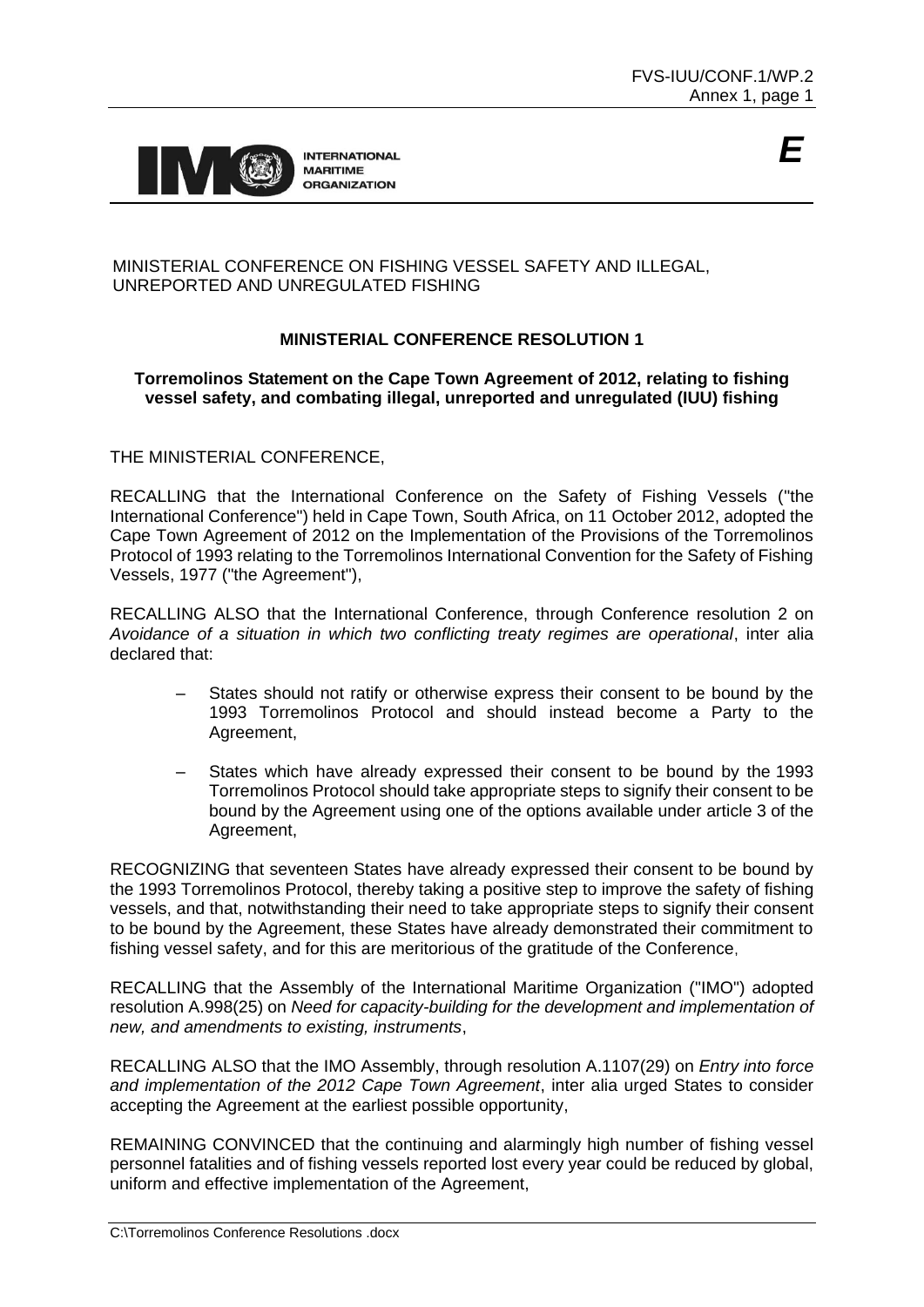BEING CONCERNED about the hazardous working conditions fishing vessel personnel encounter working at sea, and the fact that unsafe working conditions are exacerbated when fishing vessels are poorly designed, constructed and maintained,

RECOGNIZING the important role of:

- radiocommunication services, in particular the promulgation of maritime safety information, including navigational and meteorological warnings, meteorological forecasts and other urgent safety-related messages broadcast to ships, in preventing marine casualties and incidents,
- the search and rescue and emergency response services in mitigating the consequences of marine casualties,

RECOGNIZING ALSO the importance of reporting all marine casualties and incidents involving fishing vessels to marine safety investigation authorities in order to identify root causes in marine casualty investigation reports; and of promptly taking appropriate actions in response to the identified causal factors,

RECALLING the United Nations 2030 Agenda for Sustainable Development, in particular Sustainable Development Goal (SDG) 14: Conserve and sustainably use the oceans, seas and marine resources for sustainable development,

UNDERSTANDING that the catching and processing of seafood provides a vital protein supply to the world, and that fishing vessel personnel play an indispensable role in delivering seafood to the people worldwide,

#### NOTING WITH CONCERN:

- the proliferation of IUU fishing practices and the necessity to eliminate such activities from the world's oceans in order to help ensure biologically sustainable levels of fish stocks for future generations,
- the issues of fraudulent registration and fraudulent registries of vessels or vessels without nationality contributing to IUU fishing or fishing-related activities in support of IUU fishing,
- the many reports of labour abuse including forced labour on coastal and high-seas fishing vessels,

MINDFUL that operators who engage in IUU fishing or fishing-related activities in support of IUU fishing may be less likely to provide fishing vessel personnel with adequate working conditions, training or safety equipment,

NOTING that the General Assembly of the United Nations, through resolution 71/123, inter alia emphasized once again its serious concern that IUU fishing remains one of the greatest threats to fish stocks and marine ecosystems and continues to have serious and major implications for the conservation and management of ocean resources, as well as the food security and the economies of many States, particularly developing States, and renewed its call upon States to comply fully with all existing obligations and to combat such fishing and urgently take all steps necessary to implement the International Plan of Action to Prevent, Deter and Eliminate Illegal, Unreported and Unregulated Fishing,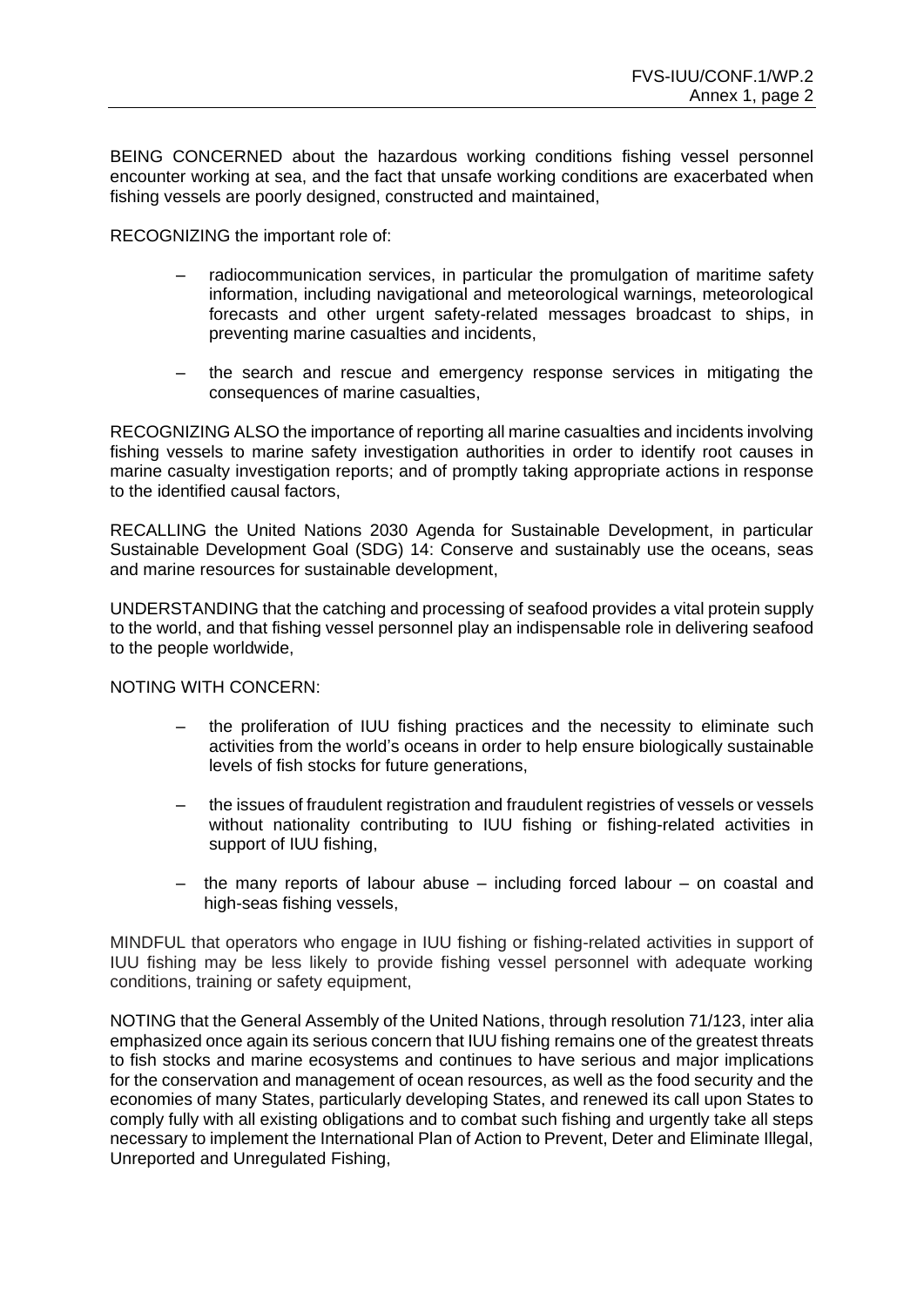NOTING ALSO the entry into force on 5 June 2016 of the Agreement on Port State Measures to Prevent, Deter and Eliminate Illegal, Unreported and Unregulated Fishing (PSMA) of the Food and Agriculture Organization of the United Nations (FAO), and the subsequent rapid rate of adherence to the PSMA reaching 62 Parties, including the European Union on behalf of its Member States,

NOTING FURTHER the guidance provided for flag States regarding registration procedures of vessels engaged in fishing and fishing-related activities as defined in the FAO Voluntary Guidelines for Flag State Performance,

BEING CONVINCED that establishing international safety standards for fishing vessels and providing for inspections and surveys will also contribute to enhanced safety for workers on board those vessels and support efforts to combat IUU fishing by increasing the transparency of fishing activities,

RECALLING that the IMO Assembly, at its thirtieth session, recognized, inter alia, that the ongoing problem of marine plastic pollution required further consideration as part of a global solution within the framework of ocean governance, in pursuance of SDG 14's target to prevent and significantly reduce marine pollution of all kinds by 2025,

ACKNOWLEDGING the relevant work of other international forums in relation to marine plastic litter and the importance of existing cooperation mechanisms, including the Joint FAO/ILO/IMO Ad Hoc Working Group on IUU Fishing and Related Matters and the Global Partnership on Marine Litter,

CONSIDERING that the entry into force of the Agreement, together with the International Convention on Standards of Training, Certification and Watchkeeping for Fishing Vessel Personnel, 1995 (1995 STCW-F Convention), would contribute to a comprehensive regulatory framework for the safety of fishing vessel personnel and fishing vessels,

RECALLING the ILO's Declaration on Fundamental Principles and Rights at Work, 1998, and recognizing that these fundamental principles and rights should be respected for all workers,

RECALLING ALSO that the Work in Fishing Convention, 2007 (No. 188) of the International Labour Organization (ILO), which entered into force on 16 November 2017, addresses decent working conditions on fishing vessels such as minimum requirements for work on board; conditions of service, including those related to recruitment and fishers' work agreements; accommodation and food; occupational safety and health protection; medical care and social security,

BEING AWARE that more than 42 years after the first international Convention to address the safety of fishing vessels was adopted, the 1977 Torremolinos Convention, there is still no internationally binding regulatory regime in force concerning the safety of such vessels,

NOTING that a number of provisions emanating from the 1977 Torremolinos Convention as amended by the 1993 Torremolinos Protocol are out of date and will need to be revised once the Agreement enters into force, pursuant to relevant procedures and processes,

MINDFUL that it is important for those States who have different circumstances that the provisions remain stable and unamended to give States time to implement those provisions,

RECALLING that the Agreement, in accordance with its article 4(1), shall enter into force 12 months after the date on which not less than 22 States the aggregate number of whose fishing vessels of 24 m in length and over operating on the high seas is not less than 3,600 have expressed their consent to be bound by it,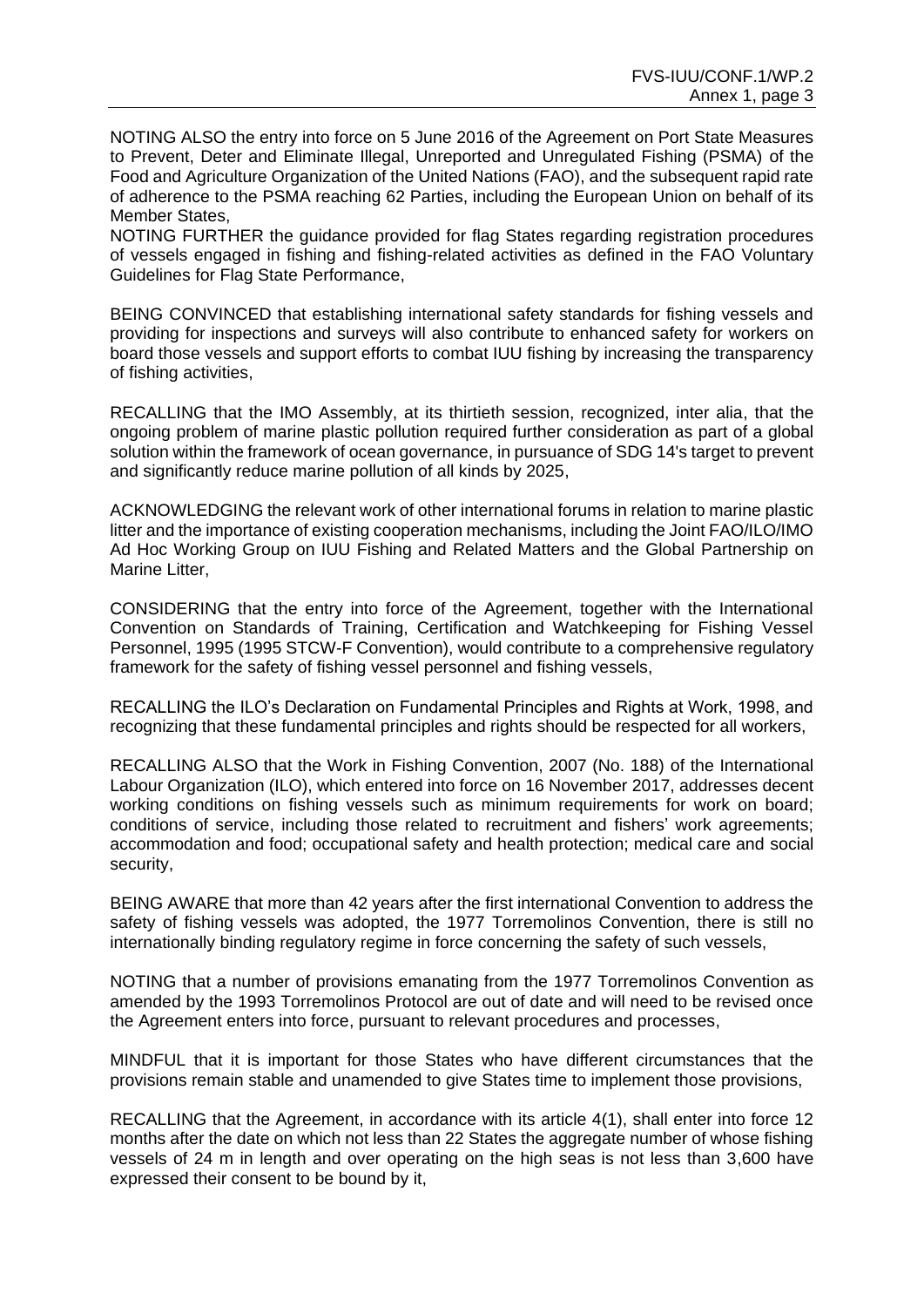NOTING that the number of States that have so far deposited instruments of ratification, acceptance, approval or accession in respect of the Agreement is insufficient to enable it to enter into force,

RECOGNIZING the importance of global cooperation and partnerships to promote the ratification and effective implementation of the Agreement by as many States as possible, including developing States,

BELIEVING that the promotion of technical cooperation and the provision of technical assistance will aid States lacking adequate expertise to implement the provisions of the Agreement,

APPRECIATING the efforts and contributions made by IMO, FAO, ILO, other United Nations agencies and other international organizations to improve the safety of fishing vessels, including the conditions under which fishing vessel personnel work, and combat IUU fishing practices,

ENCOURAGED BY the determination of the signatory States of the Torremolinos Declaration on the Cape Town Agreement of 2012 on the implementation of the provisions of the Torremolinos Protocol of 1993 relating to the Torremolinos International Convention for the Safety of Fishing Vessels, 1977 ("the Torremolinos Declaration"),

GREATLY APPRECIATING the efforts of the officers of the Ministerial Conference, the panel moderators and the information provided by the expert presenters, as well as the messages from the United Nations Secretary-General's Special Envoy for the Ocean, ministers, ambassadors and other dignitaries conveyed during the Ministerial Conference,

1 ENCOURAGES States that have not yet signed the Torremolinos Declaration to consider doing so during the period that it is open for signature;

2 CALLS UPON States that have not yet become parties to the Agreement to consider doing so by the tenth anniversary of its adoption (11 October 2022);

3 URGES States Parties to the Agreement to implement it, recognizing that the effectiveness of the Agreement depends upon the widespread support of States, in their capacities as flag, port and coastal States;

4 STRONGLY URGES States to take actions to prevent, deter and eliminate IUU fishing, consistent with their respective obligations under international law, and recognizing that entry into force of the Agreement can empower Parties to carry out inspections and surveys of fishing vessels, thereby enhancing the transparency of fishing activities;

5 ENCOURAGES States to ratify, promote and implement the 1995 STCW-F Convention, which sets the standards of training, certification and watchkeeping of personnel employed on board fishing vessels, the goals of which run parallel to those of the Agreement, and which forms a significant component of IMO's regulatory framework for the safety of fishing vessel personnel and fishing vessels;

6 CALLS UPON IMO, FAO and ILO to continue to work together to achieve rapid worldwide implementation of international agreements on issues relating to work in the fishing sector, protection of fishing vessel personnel, improvement of fishing vessel safety and elimination of IUU fishing, and combating forced labour in fishing and related industries; and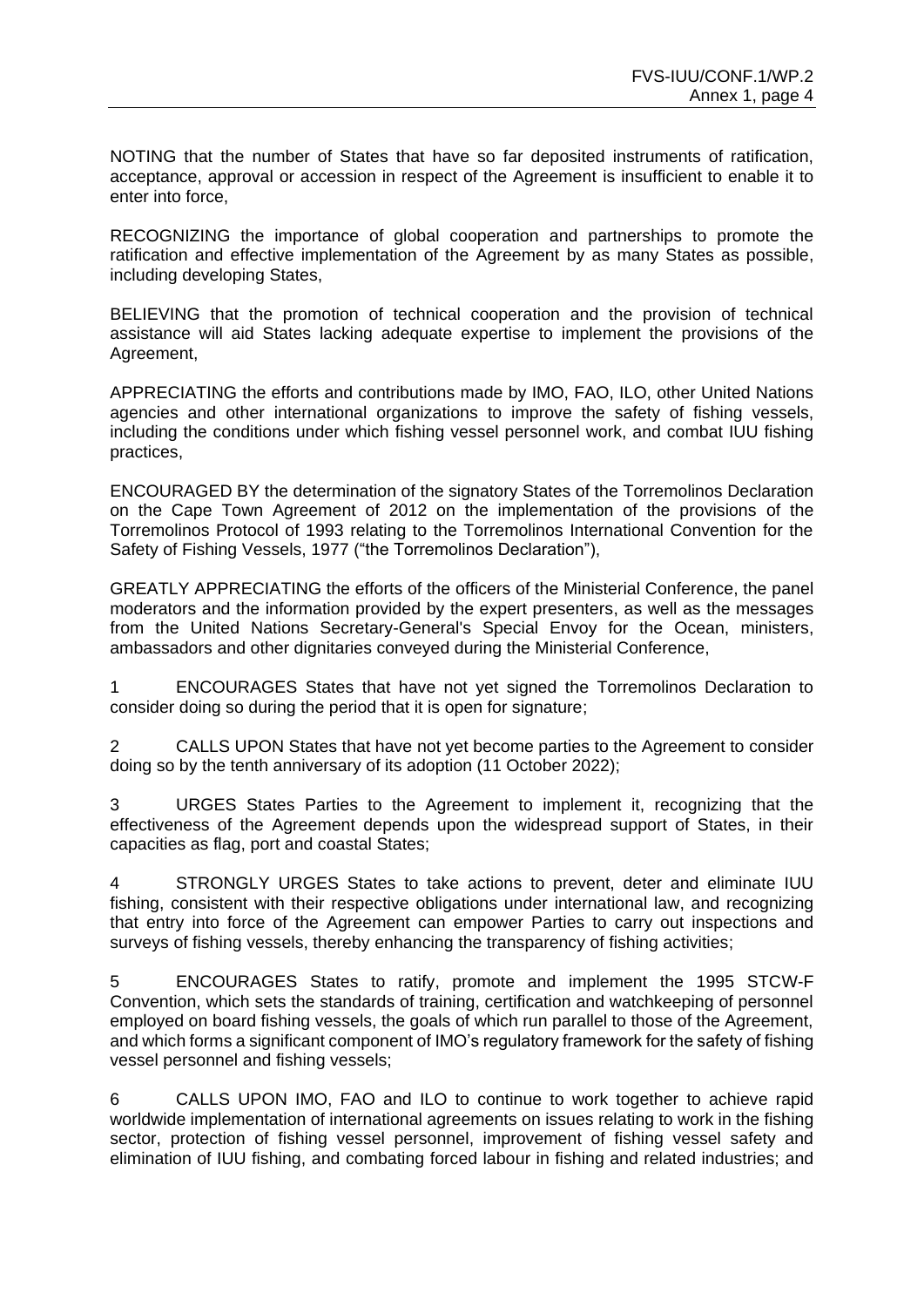States, through ministries, agencies and departments at the national level, to coordinate their actions to address these issues;

7 ENCOURAGES IMO and other relevant international organizations and States with technical expertise on matters relating to fishing vessel safety and IUU fishing to provide technical assistance on the said matters to States that are seeking such assistance;

8 INVITES States that experience difficulties in the process of becoming parties to the Agreement to inform IMO of the circumstances thereof, so that consideration can be given to taking appropriate action in this respect, including providing necessary technical assistance;

- 9 REQUESTS IMO to consider:
	- .1 continuing to provide States, particularly developing States, with the assistance they may need in acceding to and implementing the Agreement and to make adequate provision for that purpose within its Integrated Technical Cooperation Programme;
	- .2 developing further related technical assistance tools, as appropriate and in cooperation with relevant international organizations, for example on matters concerning fishing working conditions, fishing vessel construction, training of fishing vessel personnel, monitoring, control and surveillance, operations and seaworthiness standards for fishing vessels, protection of the environment, combating IUU fishing, and measures against the fraudulent registration of vessels engaged in IUU fishing;

10 ALSO REQUESTS IMO to monitor the progress made regarding the entry into force of the Agreement and to take action as appropriate.

\*\*\*